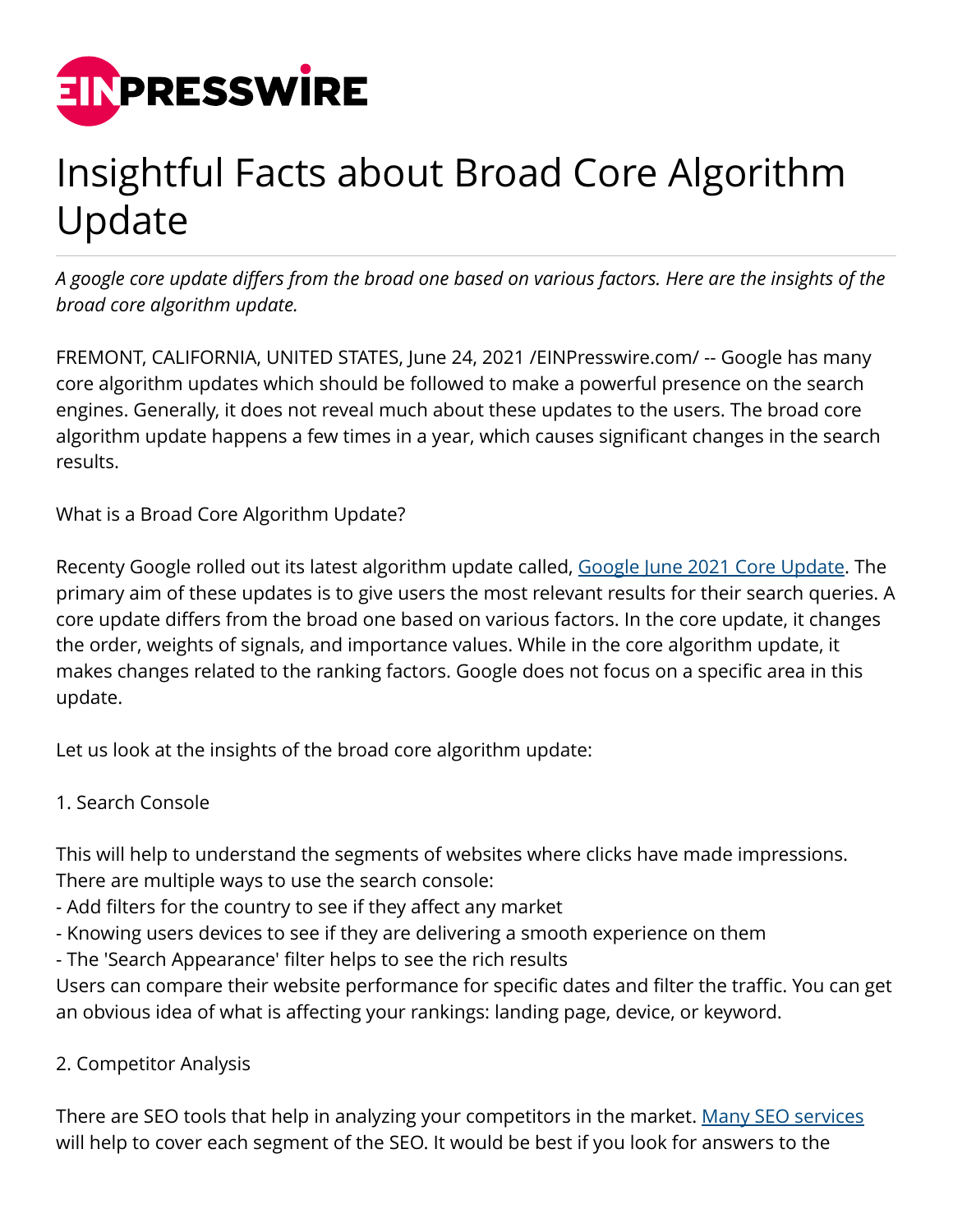following questions:

- What is the quality of content on the competitor's platform?

- Do they gain more relevant links from genuine sources?
- Have they used enough keywords which are related to their products and services?

This research will help you know your strengths and weaknesses in the market. Even you can learn how your competitors are approaching their audience.

#### 3. Analytics

It is another excellent place where you can analyze the traffic of the website. Look for organic traffic on the website, which will help you resolve the issues of the WordPress website. This tool will help you get accurate data of the website and work accordingly to enhance performance.

Things that Google Said Related to this update are:

## 1. Deleting Sitemap won't stop us from crawling

Sitemaps are the easiest method to find the website content. This will not limit the Googlebot to crawl your website in case you have deleted the Sitemap.

## 2. User-Generated Content Spam Could Cause Manual Action

Your website will have UGC. Ensure it does not contain any spam posts. If in case your website has spam posts, you might have to face penalties. UGC spam is referred to the black-hat SEO services on forums, directories, social media platforms, and guest books. So, try avoiding these on your website.

## 3. Webspam Actions by Google

Last year, Google issued over 2.9 million manual actions. This is done to handle the online vulnerabilities on the website, which are increasing continuously. Google has sent over 140 million messages to the Search console website owners, which is constantly growing. 

A simple [Digital Marketing Guide](https://www.elsner.com/digital-marketing-a-step-by-step-guide/) to handle Google Broad Core Algorithm Update:

- If your website is losing ranks on the search engines, then work on the weak links
- Before implementing significant changes, wait before Google rolls out new updates
- Make your content SEO-Friendly
- Ensure to follow E-A-T (Expertise-Authority-Trust) on your website
- Keep track of your fluctuations on website ranking
- Work on improving the content quality

## EndNote:

It is essential to have unique strategies for handling the broad core algorithm update of Google. Hope we have cleared some doubts related to the broad core algorithm update. So, ensure you invest your best resources, knowledge, and efforts to maintain higher ranks on the search